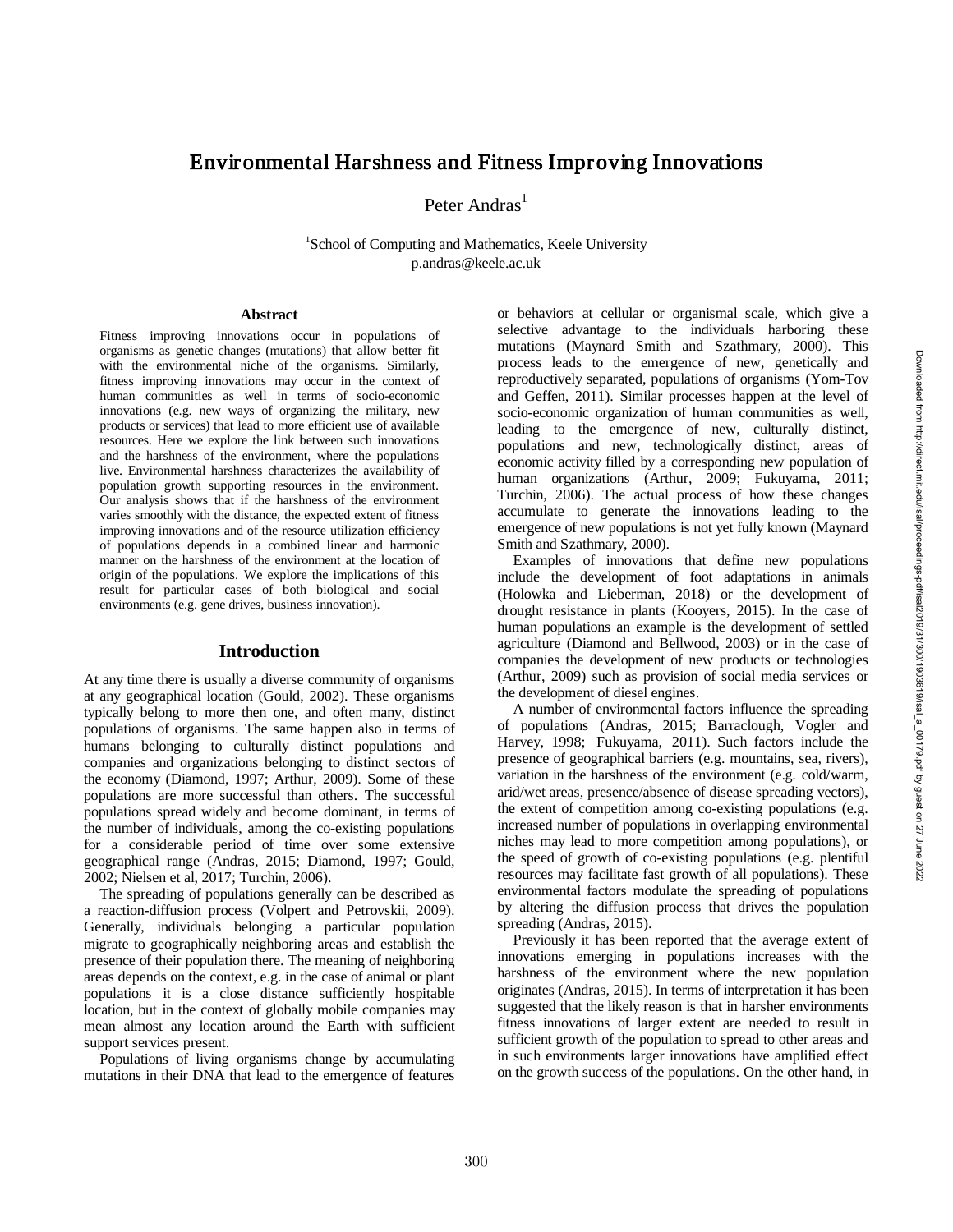less harsh areas, even small innovations may provide sufficient advantage for a comparative growth benefit that may lead to the emergence of a successful population (Andras, 2015). However, the reported findings have also shown an unexplained wavy nature of the variation of the mean extent of innovation with the harshness of the environment superimposed on the above noted linear relationship.

Here we explore and explain the nature of this wavy relationship between the harshness of the environment and the average extent of fitness innovations . We also show that the resource utilization efficiency of successful populations also follows a similar, but phase sifted, wavy relationship with the harshness of the location of origin, similarly superimposed on a linear relationship. These results have implications for a number of research and technological applications area that relate to the emergence of innovations in populations, such as the use of gene drive technologies, emergence of antibiotic resistance, and policies for support of business innovation.

The rest of the paper is organized as follows. First we review briefly the relevant background. Next we describe the core equations and theoretical derivations about the distribution of fitness improving innovations and the impact of environmental factors on this. This is followed by a brief summary of the simulation environment that we used. Then we describe our results and the interpretation and discussion of these. Finally, the paper is closed by the conclusions section.

### **Background**

The spreading of populations of organisms and culturally different human populations is usually modeled using reaction diffusion equations (Volpert and Petrovskii, 2009). This has the following general form

$$
\partial q(x,t)/\partial t = \nabla(D(q,x) \cdot \nabla q(x,t)) + F(q,x,t) \tag{1}
$$

where  $q(x,t)$  is the size or quantity (i.e. normalized number of individuals) of a given population at location *x* and time *t*,  $D(q, x)$  is the diffusivity of the environment at location x and for population size  $q$ , and  $F(q, x, t)$  is the reaction terms, which expresses the local dynamics of the population given its size  $q(x,t)$  at spatial position *x* and time *t*. This last term includes the impact of death and birth of individuals on the population size and also the impact of other factors, such as the competition with other populations, the availability of resources at the location and so on. The impact of the harshness of the environment on populations can be incorporated into this term within the reaction -diffusion model of population spreading. The diffusivity element of the model characterizes the ease / difficulty of spreading from one location to a neighboring location. This element would include for example the presence of natural barriers, such as mountains or rivers in the environment (Andras, 2015).

While the reaction -diffusion model of population spreading is very useful for conceptual and formal analysis of the spreading process it has its limitations. These stem mainly from the limits of formal analysis for cases with non -simple forms of the reaction term and also for cases with complex structure for the diffusivity element. Building models that aim to capture realistic conditions and constraints often lead to

models with such non -simple reaction terms and diffusivity elements (Andras, 2015; Cheng et al, 2014) . In such cases agent based models can be used very effectively (Montenegro et al, 2016 ). In these models a discrete version of equation (1) is used in combination with the modeling of populations by a collection of agents that make a few algorithmic and possibly stochastic decisions (e.g. reproduction, movement, division, etc.). Such agent -based models of population spreading can also include the process of accumulation of innovations (e.g. simulating the impact of genetic mutations or of cultural technical changes) .

The emergence of genetic changes that lead to cellular or organismal level fitness improving innovations has been researched for many years (Maynard Smith and Szathmary, 2000). Although there are still many aspects of this process that are unclear, there is important progress in some respects. The best understood aspects of such processes relate to the emergence of antibacterial resistance in bacteria (Blair et al, 2015) and the evolution of viruses (Vijaykrishna, Mukerji, and Smith, 2015). Recent works also show how the replication of mammalian genes leads to the emergence of fitness improving genetic innovations (Carelli et al, 2016) and the emergence and fitness improving usefulness of mutations in plants have been also analyzed using observations of natural spreading of relatively recently introduced invasive plant species (Exposito - Alonso et al, 2018). In the context of emergence cultural technical changes that lead to fitness improving innovations among companies or human populations there is also considerable related research (Arthur, 2009; Fukuyama, 2014). Genomic studies of human population spreading can indicate the origins of innovations and the directions of spreading, although do not convey information about how the innovations came about (Nielsen et al, 2017) . Both biological evolution and simulation -based research show that environmental barriers, which provide relative isolative protection to evolution of species, increase the frequency of fitness improving innovations, while the lack of such barriers reduces this frequency (Mazancourt et al, 2008; Millien, 2006; Yom-Tov and Geffen, 2011; Andras, 2015).

Previous works on modeling the spreading of human populations and animal species have used agent -based models to analyze the location of origin and the spreading pattern of populations (Andras, 2015; Montenegro et al, 2016 ). Andras (2015) used agent -based simulation to show that the average resource utilization efficiency and average time persistence of successful populations reduces linearly with the harshness of the location of origin of these populations. Similarly the paper also shows that the average extent of fitness improving innovations of successful populations increases linearly with the harshness of the location of origin. However, in all these cases the paper shows that superimposed on the linear relationship there is also a periodic, wavy relationship with the harshness of the location of origin. This aspect of the relationship has not been fully explained in Andras (2015).

# **Fitness Improving Innovations and Environmental Factors**

We assume that the populations exist in an environment characterized at each location by the environmental harshness,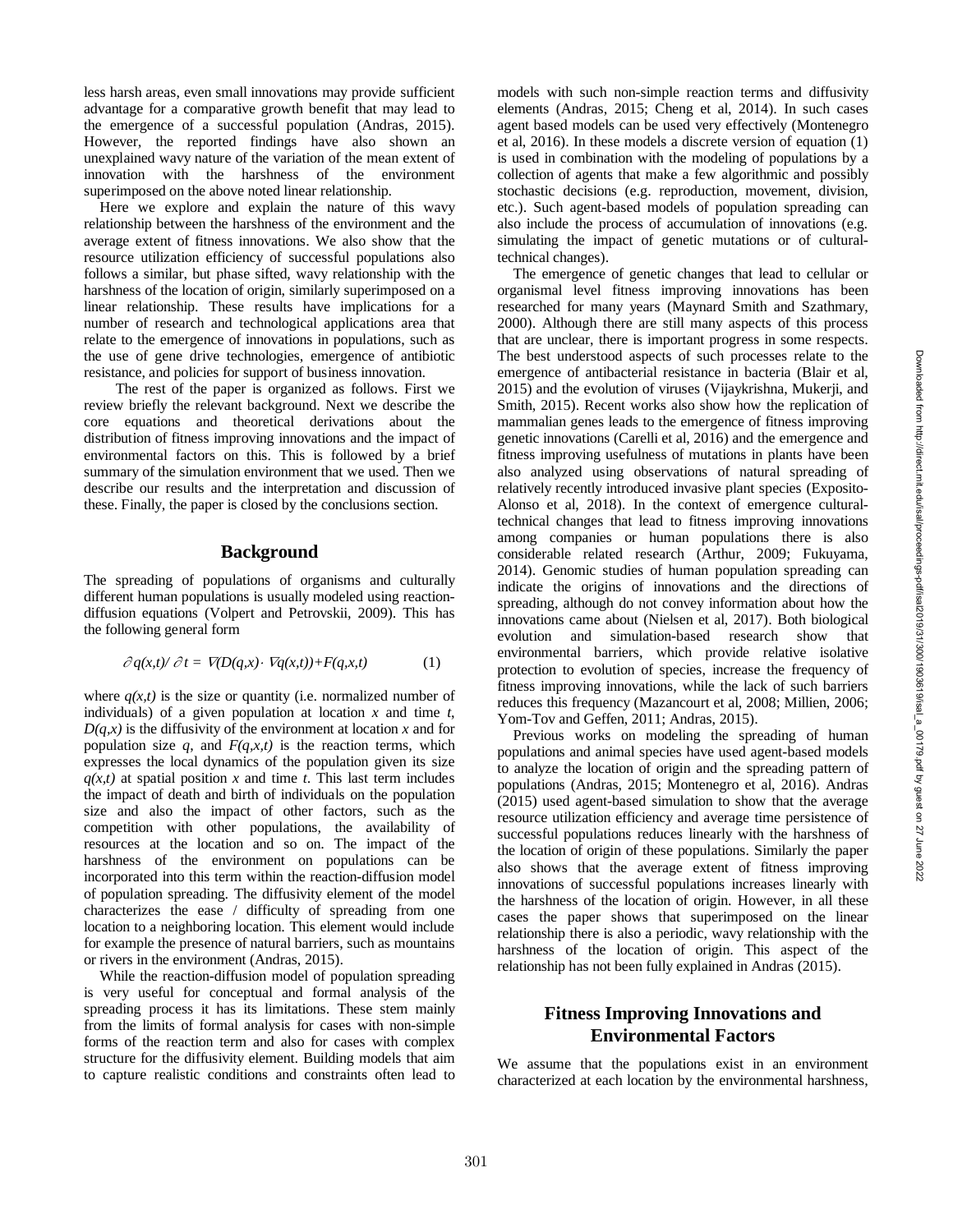*h*. This effectively sets the level of resources available at that location, higher *h* implying more scarcity of resources. Note that this definition of environmental harshness is very generic and it may incorporate effects of the physical environment, such as aridity, temperature or availability of shelter, and also effects of the live environment, such as predation risk.

Populations are characterized by their resource utilization efficiency, *r*, which determines to what extent they can use the resources available at a given location. The population growth rate depends on the resource utilization efficiency of the population, on the available resources and also on the general growth support of the available resources and the competition between different co-existing populations for the resources. A relatively general assumption is that the population growth rate,  $\rho$ , is proportional with the general growth support,  $\gamma$ , the extent of the competitiveness of the population,  $\eta$ , a gradually saturating function of the resource utilization efficiency of the population (e.g.  $ln(1+r)$ ) and is inversely proportional with the harshness of the environment, *h*. The growth rate should also take account the death rate of the population,  $\theta$ , which is assumed to be the same for all competing populations, but is altered locally additively proportionally with the general growth support,  $\gamma$ , and inversely proportionally with the harshness of the environment, *h*. The corresponding equation is:

$$
\rho = \gamma \cdot \eta \cdot ln(1+r) / h - \theta + \gamma / h \tag{2}
$$

A fitness innovation is defined as a change in the resource utilization efficiency of a part of a pre -existing population, <sup>∆</sup>*r*, due to mutations to the genes of the organism or changes to the cultural -technical processes of the human population (Maynard Smith and Szathmary, 2000; Turchin, 2006). A fitness improving innovation is such a fitness innovation that improves the resource utilization efficiency of the population, i.e. when  $\Delta r > 0$ . For example, this may mean the emergence of enzymes that allow the animals to digest their food more efficiently, or the emergence of molecular changes that allow the build -up of larger and stronger muscle mass, or the emergence of cultural changes that allow better agricultural practices that make possible the feeding of a larger population without requiring extension of the available agricultural land area (Diamond and Bellwood, 2003; Fukuyama, 2014; Maynard Smith and Szathmary, 2000; Turchin, 2006) .

The general growth support of the environment, $\gamma$ , is a general environmental factor that modulates the effectiveness of the impact of the environmental harshness on the populations. For example, large scale climate effects may alter in such way the impact of environmental harshness, or the general accessibility of a technology for all human populations may change the effectiveness of the environmental harshness.

The competitiveness of a population depends on the relative resource utilization efficiency of the population in comparison with other co -existing populations. A conceptually simple approach to defining such competitiveness is to consider a function that saturates both for high and low values, such as the sigmoidal function of an expression that quantifies the relative strength of the resource utilization of the population. For example, we may define the extent of competitiveness as:

$$
\eta = I/(I + exp(-\alpha \cdot r / (\Sigma_k r_{pop-k})) \tag{3}
$$

where  $\alpha$  is an environmental factor that characterizes the steepness of the competition in the given environment, and the summation is applied over all resource utilization values of all co -existing populations . We note that a similar approach is used in the context of calculating the competitiveness of plant species (Kattenborn et al, 2017; Hodgson et al, 1999). In our approach the sigmoidal transformation reduces the competitiveness differences in the top and bottom extremes .

Finally, the spreading of the populations will also be influenced by the presence of natural barriers, such as mountain ranges, rivers, sea, which make difficult to cross the barrier (Andras, 2015; Barraclough, Vogler and Harvey, 1998). The presence of natural barriers can be incorporated into the diffusivity of the environment,  $D(x)$ , where x is the location. The other environmental factors noted above, *h*, <sup>α</sup>, γ, θ, and the resource utilization efficiency, *r*, get incorporated into the reaction term,  $F(q, x, t)$ , of the population diffusion equation (1), where  $q$  is the size of the population and  $t$  is the time.

We aim to determine the mean resource utilization efficiency of populations originating from locations with environmental harshness *h* and also the mean amount of fitness improving innovation for these populations. Given that in natural environments the harshness varies relatively smoothly with the location in the environment, we adopt this assumption. We also assume that the chance of generating any resource utilization innovation is  $\beta$ , where  $0 < \beta < 1$ , independently of the location and the amount of innovation. This is a simplifying assumption.

First, let us consider the count of populations with resource utilization efficiency *r* at locations with environmental harshness  $h$  at time  $t$ ,  $g_e(r, h, t)$ . At any time the difference in the number of populations moving in and those that move out of the area, all with resource utilization efficiency *r,* is the population move induced change of the number of such populations , in areas with harshness *h* . Some of these populations may die out and some new population with resource utilization efficiency *r* may emerge following a mutation in populations with different resource utilization efficiency. The number of newly emerging populations with resource utilization efficiency  $r$ , depends on the past number of the source populations summed up over all possible *r* values. In terms of equations we can write

$$
\beta \cdot \Sigma_{\Delta r} g_e(r - \Delta r, h, t - \Delta t) = \beta \cdot \Sigma_{\Delta r} (g_e(r - \Delta r, h, t - \Delta t) - (4)
$$
  
 
$$
g_e(r - \Delta r, h, t) + \beta \cdot \Sigma_{\Delta r} (g_e(r - \Delta r, h, t)
$$

Turning the above equation in continuous form as <sup>∆</sup>*r* and ∆*t* become very small, we get the differential equation formulation for the number of emerging new populations with resource utilization efficiency *r* :

$$
- \beta \cdot \int_{AR} \partial g_e(r - \Delta r, h, t) / \partial t \, d\Delta r +
$$
  
 
$$
\beta \cdot \int_{AR} g_e(r - \Delta r, h, t) \, d\Delta r \tag{5}
$$

where  $\Delta R$  is the value range of  $\Delta r$ -s – we note that this formulation allows fractional counts of populations as well. Summing up the noted parts, we get the equation for the number of populations with resource utilization efficiency *r*, including all changes: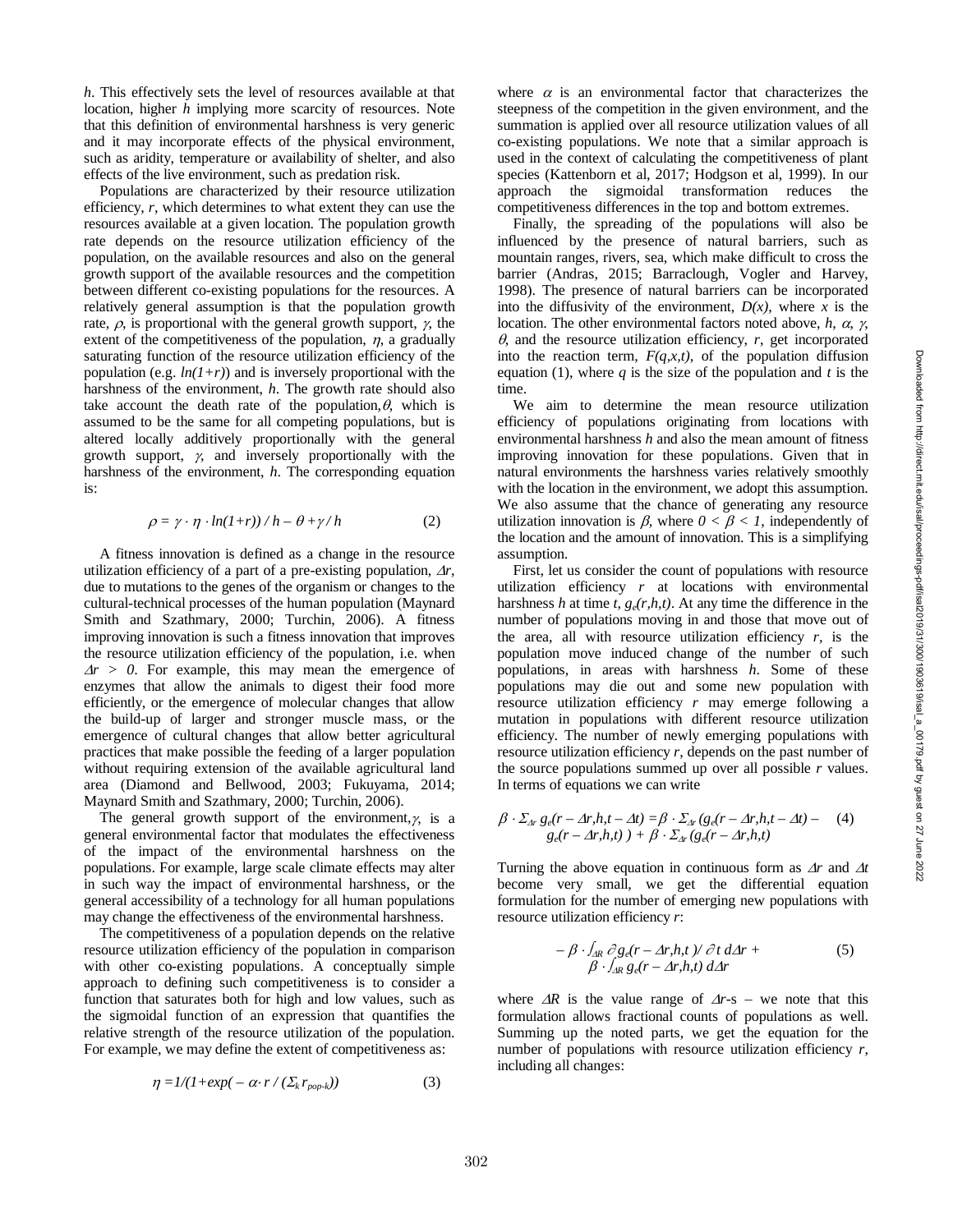$$
\partial g_e(r, h, t) / \partial t = -a \cdot \partial^2 g_e(r, h, t) / \partial h^2 -
$$
  
\n
$$
\delta \cdot (h/r) \cdot g_e(r, h, t) -
$$
  
\n
$$
\beta \cdot \int_{AR} \partial g_e(r - \Delta r, h, t) / \partial t d\Delta r +
$$
  
\n
$$
\beta \cdot \int_{AR} g_e(r - \Delta r, h, t) d\Delta r
$$
\n(6)

where  $\delta \cdot (h / r)$  is the extinction multiplier, proportional with the harshness of the environment and inversely proportional with the resource utilization efficiency of the populations. Considering  $G_e(r, h, t) = \int_{AR} g_e(r - \Delta r, h, t) d\Delta r$ , we can write

$$
\partial^2 G_e(r, h, t) / \partial t \partial \Delta r = -a \cdot \partial^3 G_e(r, h, t) / \partial h^2 \partial \Delta r -
$$
  
\n
$$
\delta \cdot (h/r) \cdot \partial G_e(r, h, t) / \partial \Delta r -
$$
  
\n
$$
\beta \cdot \partial G_e(r, h, t) / \partial t +
$$
  
\n
$$
\beta \cdot G_e(r, h, t)
$$
  
\nWe define the following function:

We define the following function:

$$
u_{r,h,t}(r',h',t') = \beta \cdot \partial G_e(r,h,t) / \partial t +
$$
  
 
$$
\beta \cdot G_e(r,h,t)
$$
 (8)

which is the number of populations with resource utilization efficiency *r* that newly emerged at a location with harshness *h* at time *t* and then spread all around. This definition implies that

$$
u_{r,h,t}(h',t') = 0 \tag{9}
$$

for all  $h' \neq h$  and  $t' \leq t$  and also for  $h' = h$  and  $t' < t$ . Using the above reasoning, we can write the equation

$$
\frac{\partial u_{r,h,t}(h',t')}{\partial t'} = -a \cdot \frac{\partial^2 u_{r,h,t}(h',t')}{\partial h^2} - (10)
$$
  

$$
\frac{\partial (h'/r) \cdot u_{r,h,t}(h,t)}{\partial t}
$$

given that we are not interested in this case of innovation induced emergence of new populations.

These populations persist for sufficient time,  $\tau$ , if

$$
\int_{H} u_{r,h,t}(h',t+\tau)dh' > 0 \tag{11}
$$

where  $H$  is the full range of environmental harshness values. Considering the populations that persist for long time, some of these will become dominant and successful in the sense they will account for a considerable part of the overall population in the whole area. The practical meaning of sufficiently long persistence, sufficient size and whole area will depend on the context (e.g. for example this may mean a hundred years, 5% of the total population over an area of the size of an average European country, in the case of human populations). Considering that the populations will spread over locations with all *h* values, over a long time period, and that there will be always other populations with both higher and lower *r* values around, the ratio of becoming successful should not change with  $h$ ,  $r$  or  $t$ , and this fixed ratio is denoted as  $\kappa$ . We note that if the  $r$  values can go only up to a certain limit  $r^*$  then there will be an effect on the success ratio that depends on the value of *r* when this is close to  $r^*$ . So, the proportion of successful populations with resource utilization efficiency *r* originating from an area with harshness *h* at time *t* is:

$$
\kappa \cdot \int_{T(\tau)} \int_H u_{r,h,t}(h^{\prime}, t+\tau^{\prime}) dh^{\prime} d\tau^{\prime} / u_{r,h,t}(h,t) \tag{12}
$$

where  $T(\tau) = [\tau, T^* - \tau]$  is the considered time domain,  $T^*$ being the maximum time considered for the calculations .

Thus the chance for a population with resource utilization efficiency *r* originating from an area with harshness *h* to become a successful population is:

$$
q(r,h) = \kappa \cdot f_{T\#} f_{T(\tau^*)} \int_H (u_{r,h,t}(h^*, \tau^* + \tau^*) dh^* d\tau' / \qquad (13)
$$
  

$$
u_{r,h,t}(h, \tau^*)) d\tau^*
$$

where  $T# = (0, T^*)$  is the full considered time domain and  $T(\tau^*)$  $= [\tau$ ", $T^* - \tau$ "].

Then we can calculate the chance of having a population as a result of a <sup>∆</sup>*r* fitness innovation, while it is originating from an area with harshness *h* at time *t*, by summing up (integrating) over all *r* values. This is:

$$
v_{time}(\Delta r, h, t) = \int_{R} q(r + \Delta r, h) \cdot g_e(r, h, t) dr \tag{14}
$$
\n
$$
\int_{R} g_e(r, h, t) dr
$$

where  $R$  is the full range of  $r$  values. Integrating this over time, gives us the overall chance of having successful populations originating at a location with harshness *h* and as a result of a fitness innovation ∆*r* :

$$
v(\Delta r, h) = \int_{T^{\#}} (\int_{R} q(r + \Delta r, h) \cdot g_e(r, h, \tau') dr \qquad (15)
$$

$$
G_e(r, h, \tau') ) d\tau'
$$

where *T#* is defined as before.

Using these equations we can calculate the mean resource utilization efficiency and the mean fitness innovation for populations originating at locations with harshness *h* as follows:

$$
r_m(h) = \int_R r \cdot q(r, h) \, dr \tag{16}
$$

$$
\Delta r_m(h) = \int_{\Delta R} \Delta r \cdot v(\Delta r, h) \, d\Delta r \tag{17}
$$

where <sup>∆</sup>*R* is the full range of <sup>∆</sup>*r* values and *R* is defined as above.

Given the form of equation (7) that defines  $G_e(r, h, t)$  we conclude that if the  $\partial^2 / \partial h^2$  component of equation (7) is nonzero then  $G_e(r, h, t)$  will have a dampened harmonic (i.e. dampened sinusoidal) component in it. Considering the dependence of  $q(r, h)$  and  $v(\Delta r, h)$  on  $G_e(r, h, t)$ , the mean values of *r* and <sup>∆</sup>*r* will contain similarly a dampened harmonic component in addition to a linear component. The reason behind this is that equations similar to equation (7) can be written for  $r_m(h)$  and  $\Delta r_m(h)$  as well. This is valid as long as the environmental harshness, *h*, varies smoothly with the distance between the locations. If this is not the case, this result no longer holds. For example, if *h* would vary randomly, then the  $\partial^2$   $\partial h^2$  component of equation (7) would zero out and the expectation would be to have no dampened sinusoidal component in these mean values as a function of the environmental harshness. However, such random variation is very unlikely in natural environments.

The above reasoning explains the finding reported in Andras (2015), which found this unexpected harmonic variation in the mean values of  $r$  and  $\Delta r$ . Below we explore experimentally further this nature of the dependence of  $r$  and  $\Delta r$  on the harshness, *h* .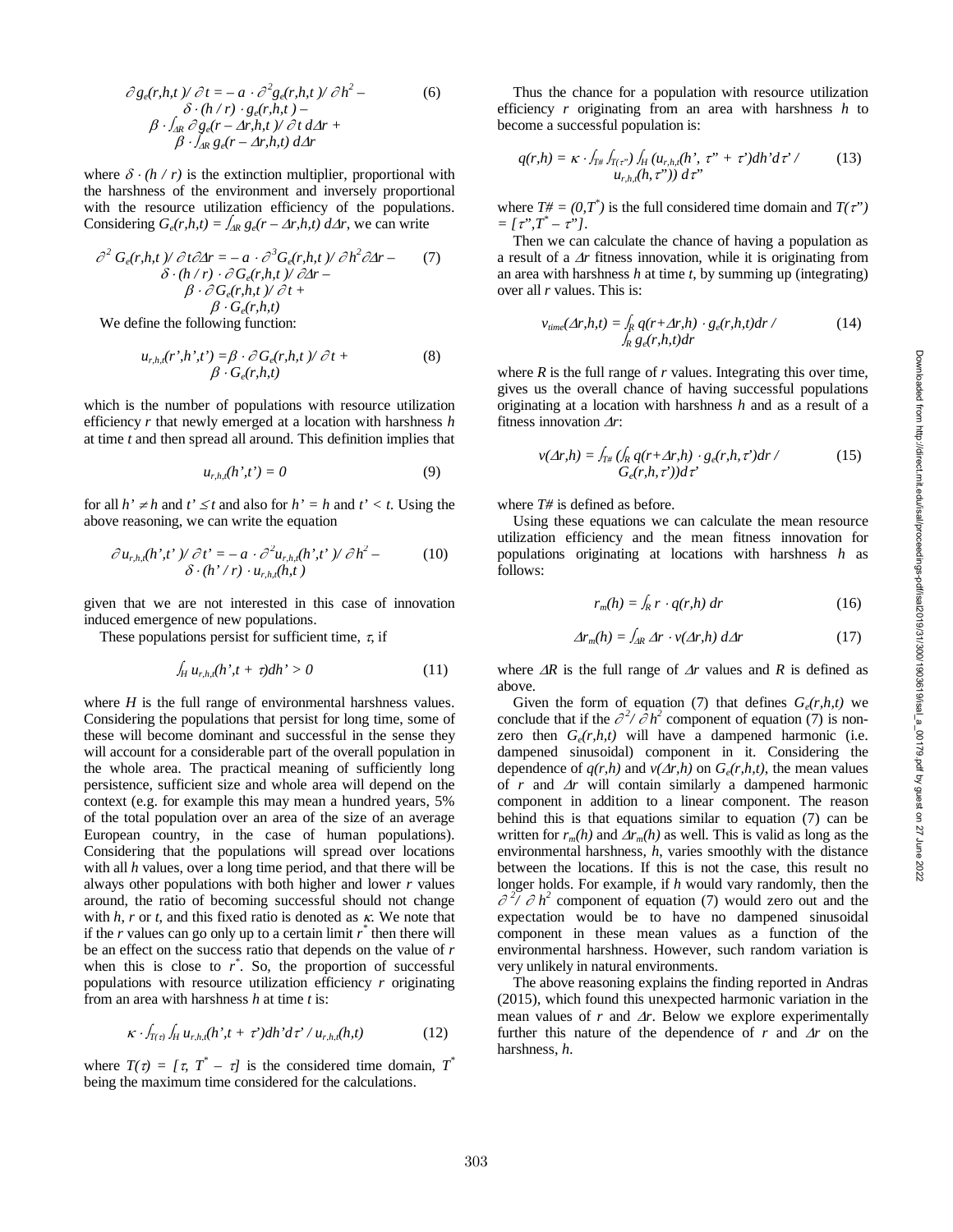# **Simulation Environment**

To explore the variation of the mean resource utilization efficiency,  $r_m(h)$ , and the mean fitness innovation,  $\Delta r_m(h)$  with the harshness of the locations of origin, *h*, we used a simulated environment where populations spread and evolve by adopting fitness innovations. The simulation environment that we used has been described in Andras (2015), here we provide a brief description of the key features.

The world is implemented as a 2-dimensional grid of *100*  $\times$ *60* spatial locations, without gluing of the opposing edges together (i.e. the world is not toroidal). The world contains a number of natural barriers (i.e. simulated mountain ridges), which are located randomly and have randomly set crossing difficulty (i.e. height). In all simulations we used 20 natural barriers. The world has a number of harshness hotspots and the harshness of the world locations vary smoothly with the distance from the centre of the hotspot. In some simulations we used 10 harshness hotspots, while in other simulations we used only one harshness hotspot. We adopted two options for the harshness variation with distance. In the first case the harshness depends on the inverse of the Euclidean distance, while in the second case it depends on the inverse of the Manhattan distance:

$$
h(x) = 1 / (\varepsilon + ((x_1 - x_{01})^2 + (x_2 - x_{02})^2)^{1/2})
$$
 (18)

$$
h(x) = 1 / (\varepsilon + (|x_1 - x_{01}| + |x_2 - x_{02}|)) \tag{19}
$$

where  $x_0$  is the centre of the harshness hotspot and  $\varepsilon > 0$ .

Initially, around 1.5% of the spatial locations host a population. Each population is characterized by their resource utilization efficiency,  $r$ , that is set by calculating the value associated with a population specific sequence of bits (0 or 1) *b* of length *L* as follows:

$$
r = \sum_{k=1, L} \sum_{j=1, L} b_{L1(k-1)+j} \cdot 2^{j} \tag{20}
$$

where  $LI$   $L2 = L$  and in our case  $LI = L2 = 10$ . Populations may give rise to a new population by experiencing a mutation in their bit string. The likelihood of such mutations is  $\beta =$ *0.00008* in our simulations. The fitness innovation corresponding to the mutation is the difference of the *r* values after and prior to the mutation. Following such mutations a part of the populations adopts the new resource utilization efficiency coding bit string. The population is split proportionally with the two *r* values.

The populations at each location grow and spread. The spreading follows a discretized version of the reaction diffusion equation (1):

$$
Q(x,t+1) =
$$
  
=  $\Sigma(\mu, \nu) \in \Psi(\varphi x + (\tau, \nu), -\mu, -\nu, t \cdot Q(x + (\mu, \nu), t) - \varphi x, \mu, \nu, t \cdot C(x,t))$   
+  $\varphi(x) \cdot Q(x,t)$  (21)

where  $Q(x,t)$  is the size of the population at spatial position x at time *t*,  $\Psi = \{(-1,0), (1,0), (0,-1), (0,1)\}$ , and  $\varphi_{x, \tau, v, t}$  are stochastic diffusivity parameters, and  $\rho(x)$  is the growth rate of the population at the spatial position *x*. The stochastic diffusivity



**Figure 1 .** The relationship between environmental harshness, *h*, and mean resource utilization efficiency, *r* (A), and mean fitness innovation,  $\Delta r$  (B), in the case of multiple harshness hotspots in the environment (mean value dark line, 95% confidence intervals, light lines) .

parameters are set such that

$$
Q(x,t) \text{ is sufficiently large, given the height value at theneighboring location } x + (\mu, v)
$$
  
otherwise  $\varphi_{x+(\tau,v),\tau_v,v,\tau} = 0$  (22)

where  $\omega$  is a randomly set value, in the case of the reported simulations  $\omega \in (0, 0, 4)$ . If  $\varphi_{x+(\tau, v), -\tau, -v, t} = 0$  the populations encounters a barrier that cannot be crossed. The growth rate of the population is given by equation (2), with  $\theta = 0.005$ . The implementation of equation is slightly modified compared to equation (3) by adding constant terms into it:

$$
\eta = 0.1/(1 + \exp(\alpha/2 - \alpha \cdot r / (\Sigma_k r_{pop-k})) \tag{23}
$$

The value of  $\alpha$  was set to 10 in some simulations and it was varied in the range of 6 to 12 in other simulations. The value of  $\gamma$  in equation (2) was set to 1.4 in some simulations and then it was varied in the range of 0.8 to 1.7 in other simulations.

Each simulation was run for 30,000 time turns. Typically, we started initially with around 90 populations. The populations spread and evolved. The competition for resources drove to extinction some of the populations. The newly emerged populations that innovated successfully spread and became dominant. In the simulations we considered a population dominant if it contained over 0.5% of the total population at any one time turn in the simulated world. We did not set a particular persistence limit, but naturally, for any new population it took some time to become dominant according to the above definition (typically more than 20 time turns).

For each population we considered the harshness of the location of their origin and we calculated for each harshness value, *h*, the mean value of the resource utilization efficiency,  $r_m(h)$ , and of the fitness innovation,  $\Delta r_m(h)$ , considering all populations originating from a location with harshness value *h*. For each condition that we considered we did 10 different simulations. Each simulation generated in the range of 2,500 –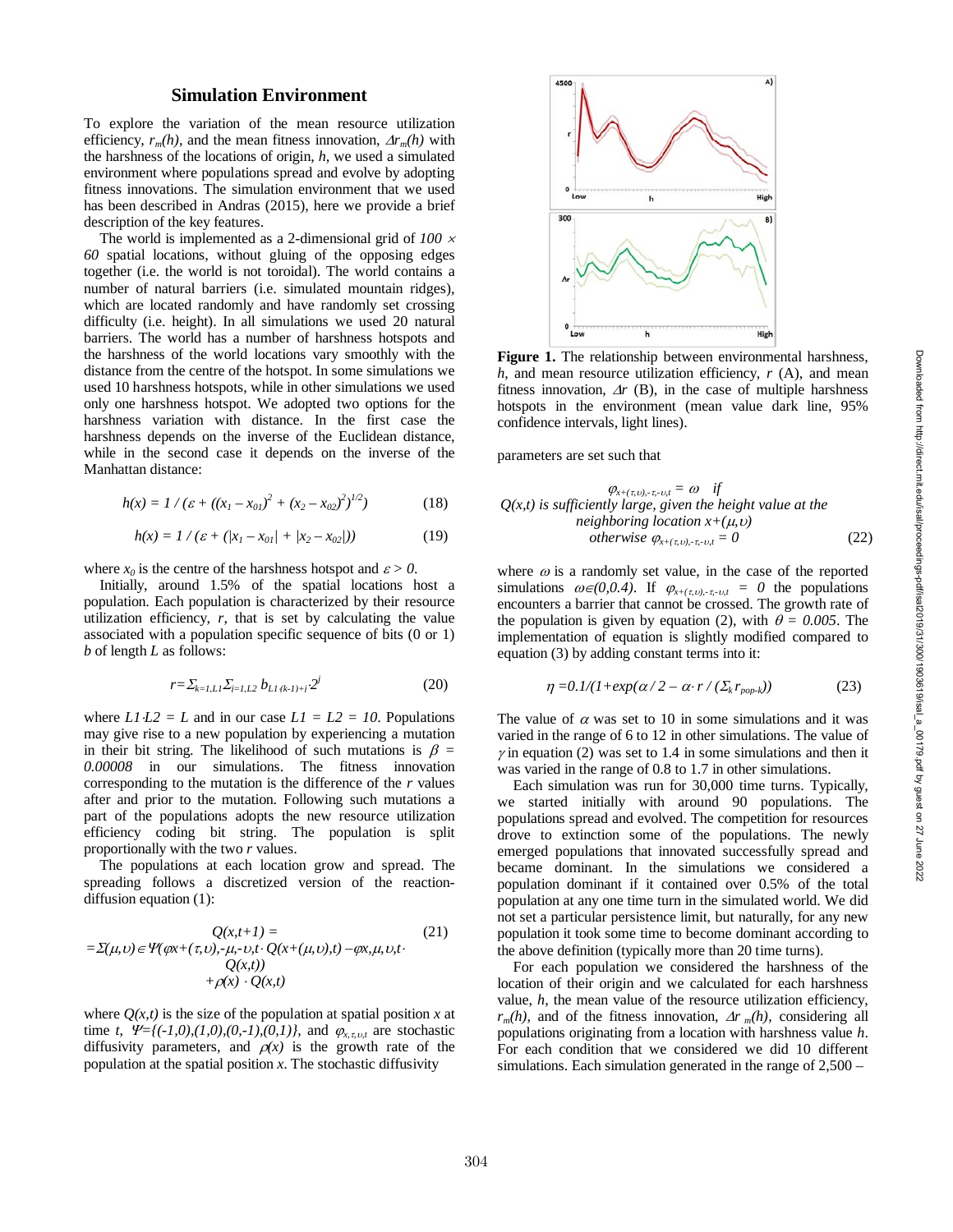

**Figure 2 .** The relationship between environmental harshness, *h*, and mean resource utilization efficiency, *r* (A), and mean fitness innovation,  $\Delta r$  (B), in the case of random harshness in the environment (mean value dark line, 95% confidence intervals, light lines) .

3,000 successful populations that were taken into consideration. Only the average values, where there was at least 10 different populations originating from locations with a given harshness *h*, were considered in the analysis and in almost all cases the averages were calculated from more than 20 instances of appropriate populations.

The computer program implementing the simulations described above is available on request from the author.

# **Results and Discussion**

First , we considered the default case with multiple harshness hotspots in the environment and Euclidean distance based determination of the harshness of locations. The results are shown in Figure 1. As expected both relationship displays the harmonic component added onto a linear relationship with a negative slope in the case of the resource utilization efficiency and a positive slope in the case of the fitness innovation. In other words, the mean resource utilization efficiency,  $r_m$ , drops with the increase of the harshness of the location of origin and the mean fitness innovation,  $\Delta r_m$ , grows with the increase of the harshness of the location of origin innovation.

Intuitively this means that successful population originating from low harshness environment gain their advantage from being highly efficient in the utilization of resources. On the other hand this result also means that successful populations originating from harsh environments stand out by making high fitness innovations. The harmonic element of the relationships is due to the smooth variation of the environmental harshness with distances between locations, as we explained it earlier. This harmonic element complicates the above outlines picture of the relationships with environmental harshness. This component implies that there will be intermediate ranges of environmental harshness where either the high resource



**Figure 3 .** The relationship between environmental harshness, *h*, and mean resource utilization efficiency, *r* (A), and mean fitness innovation,  $\Delta r$  (B), in the case of slow variation of harshness with the Euclidean distance with one harshness hotspot; and the mean resource utilization efficiency, *r* (C), and mean fitness innovation, <sup>∆</sup>*r* (D), in the case of fast variation of harshness with the Euclidean distance with one harshness hotspot (mean value dark line, 95% confidence intervals, light lines) .

utilization efficiency or high fitness innovation will be more likely than elsewhere for the locally originating new populations.

Next, we considered the un -natural case of random variation environmental harshness. The results are shown in Figure 2. While there is still some very small level of harmonic component in the relationships between  $h$  and  $r$  and  $\Delta r$ , the relationships are mainly linear as we expected, based on our analysis. The case of random variation of environmental harshness shows the core relationship between harshness and resource utilization efficiency and fitness innovation.

We explored next the case of having a single harshness hotspot with different variation of the harshness with the distance from the centre of the hotspot. We considered equations (18) and (19) for the definition of harshness and we also added a multiplier in the front of them to make the harshness variation fast (high multiplier – 20) or slow (low multiplier – 10). The results are shown in Figures 3 and 4 . In these scenarios again we see that the harmonic component is clearly present in addition to the linear variation of *r* and ∆*r* with *h*. The data in the figures also shows that the period length of the harmonic component extends as the speed of variation of *h* increases with the distance, in the case of both distance choices.

This means that faster variation of harshness with the distance comes with slower harmonic variation of  $r_m$  and  $\Delta r_m$ with the variation of *h*. This implies that if harshness changes rapidly with distance, there will be only one or at most a few harshness ranges where high resource utilization efficiency or high fitness innovation may emerge. On the other side, if the harshness changes slowly with the distance, there will be multiple, possibly many, harshness ranges where high resource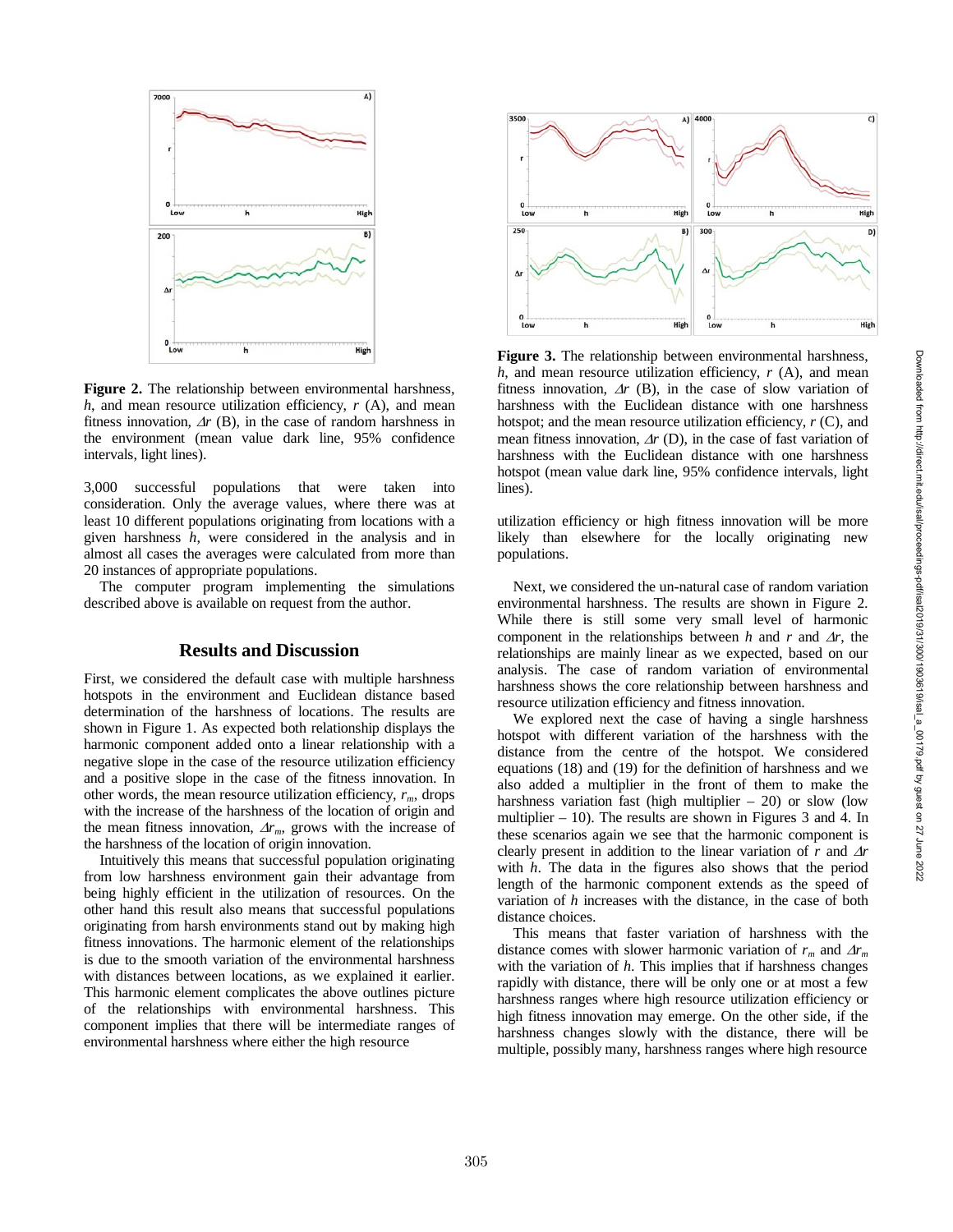

**Figure 4 .** The relationship between environmental harshness, *h*, and mean resource utilization efficiency, *r* (A), and mean fitness innovation,  $\Delta r$  (B), in the case of slow variation of harshness with the Manhattan distance with one harshness hotspot; and mean resource utilization efficiency, *r* (C), and mean fitness innovation,  $\Delta r$  (D), in the case of fast variation of harshness with the Manhattan distance with one harshness hotspot (mean value dark line, 95% confidence intervals, light lines) .

utilization efficiency and high fitness innovations may emerge in new populations. A practical prediction derived from this is the expectation to have one or a few ranges of height values in relatively steeply rising mountainous areas, where the most successful new species may arise, while in areas with slow change of height the expectation is to have many ranges of height where highly successful new species may emerge.

We also considered the impact of variation of the competition strength,  $\alpha$ , and of the general population growth speed parameter, <sup>γ</sup>. The results are shown in Figures 5 and 6. In these respects, we found that stronger competition and faster growth of the populations reduces the period length of the harmonic component. The implication of this is that in environments, which are generally more competitive or support faster growth there will be multiple or many ranges of harshness values where the most innovative and most efficient new populations are likely to emerge. On the other side in environments that stunt the population growth or suppress competition between populations there will be only one or a few ranges of harshness values where the most innovative and most efficient populations may emerge.

We note that in all smooth harshness variation cases the variation of the mean resource utilization efficiency and mean fitness innovation with the harshness follow similar, but phase shifted harmonic relationships. The conceptual explanation of this phase shift, is the difference between equations (13) and (15), which define  $q(r,h)$  and  $v(\Delta r,h)$ , which are the likelihoods of having a newly emerging population with resource utilization efficiency *r* or fitness innovation <sup>∆</sup>*r* emerging at a location with harshness  $h$  (i.e.  $v(\Delta r, h)$  is defined using an integral of *q(r,h)*).

Our theoretical analysis provides the explanation for the observed combined harmonic and linear variation of the resource utilization efficiency mean value and fitness innovation mean value with the harshness of the environment at the location of the origin. The simulation experiments confirm the expectations based on the theoretical explanation



**Figure 5 .** The relationship between environmental harshness, *h*, and mean resource utilization efficiency, *r* (A, C), and mean fitness innovation,  $\Delta r$  (B, D), in the case of low (A, B) and high  $(C, D)$  level competition  $(a)$  between populations, using the Euclidean distance and multiple harshness hotspot (mean value dark line, 95% confidence intervals, light lines) .

and also offer a heuristic estimation of the impact of the key environmental parameters (i.e. speed of variation of harshness with distance, competition strength, population growth speed) on the nature of the relationship between the environmental harshness and the and the mean resource utilization efficiency and mean fitness innovation (i.e. which change in the parameters.

Our result is interesting because it implies that due to the harmonic component of the studies relationships there will be areas with particular range s of environmental harshness where the population with the largest fitness innovations and also with the most efficient resource utilization are much more likely to emerge than in other areas with relatively similar features . In other words, the likelihood of emergence of such new species in natural environments does not vary linearly with the harshness of the environment, but follows the combined linear and harmonic relationship.

In a natural context, this implies that for example, genetic mutations that can prevent the effectiveness of a gene drive (Unckless, Clark and Messer, 2017) intervention against mosquitoes, may emerge much more likely in environment locations with certain levels of harshness, and are much less likely to emerge elsewhere. Being able to determine where such locations are likely to be, would help to maintain the effectiveness of the gene drive intervention. Similarly, this kind of analysis may help identify locations where antimicrobial resistance of bacteria (Blair et al, 2015) is more likely to emerge and possibly help to alter the environmental antimicrobial resistance of bacteria (Blair et al, 2015) is more likely to emerge and possibly help to alter the environmental features such that the antimicrobial resistance development happens in areas where it can be identified early and fought effectively.

In a socio -economic setting, this has implications for example for the likelihood of emergence of firms with disruptive innovation and those with high efficiency. Our results imply that in the context of a steeply varying regulatory and economic environment, there will be only a few range s of regulatory and economic settings that will be conducive for the emergence of highly innovative or efficient firms. Similarly,